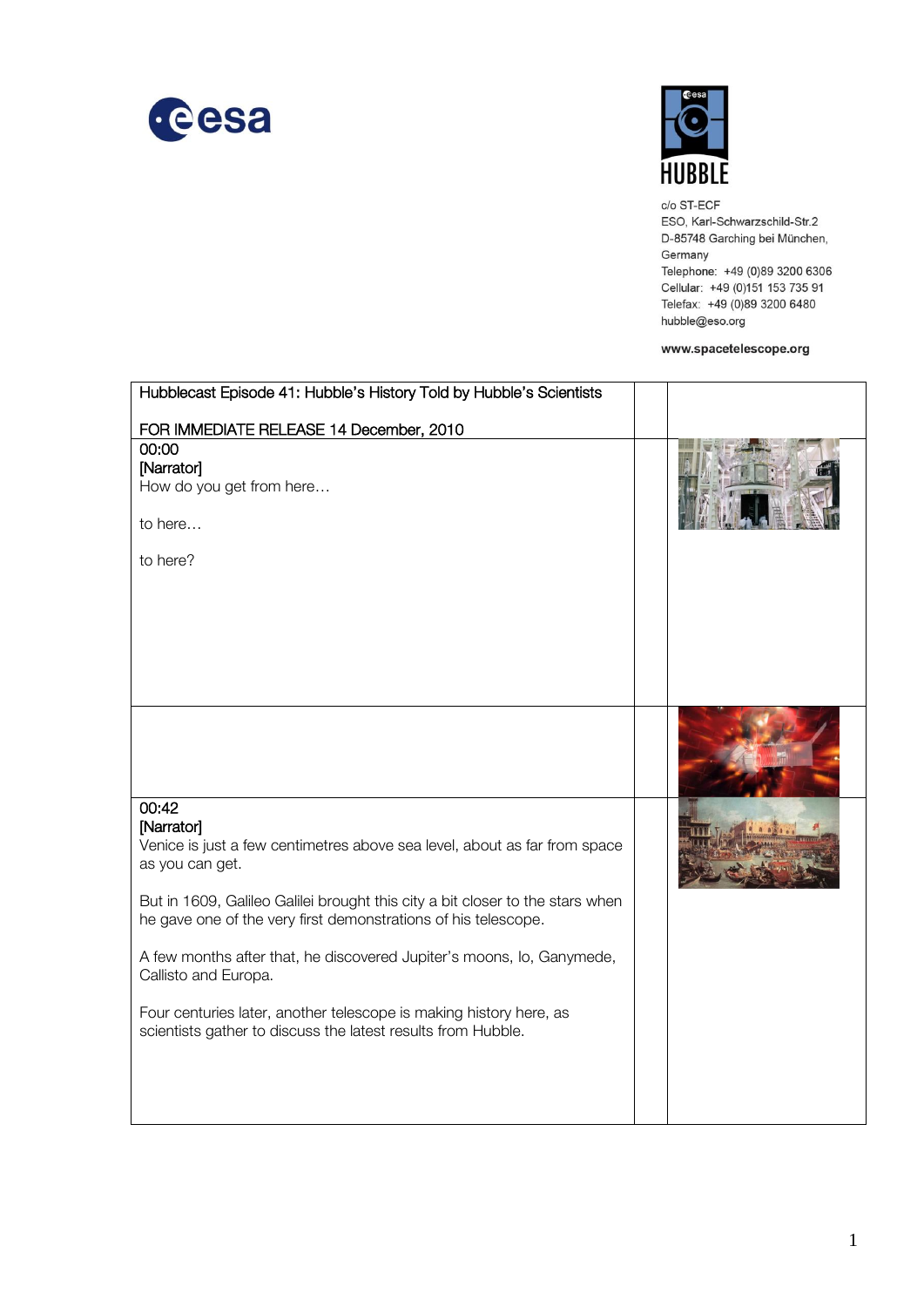| 01:16<br>[Narrator]<br>Hubble was launched in 1990. And that's of course when its history of<br>scientific discoveries starts.<br>But Hubble's history isn't just about science and technology.<br>Like Galileo's story, it's also one of politics, money and extremely<br>smart people doing very difficult things.                                                                                                                                                                     |  |
|------------------------------------------------------------------------------------------------------------------------------------------------------------------------------------------------------------------------------------------------------------------------------------------------------------------------------------------------------------------------------------------------------------------------------------------------------------------------------------------|--|
| 01:39<br>[Bob O'Dell]                                                                                                                                                                                                                                                                                                                                                                                                                                                                    |  |
| I became the first project scientist for the observatory in 1972.<br>And as such I was the scientific leader for this observatory throughout its<br>design and much of its construction.<br>Difficult decisions were the normal thing in the early days. Because in the<br>early days we were often dead as a programme, and then we would be<br>revived.                                                                                                                                |  |
| Probably in the most difficult decisions were the simplifications that we<br>had to make. For example, originally the design was for a 3-metre<br>aperture observatory. But in order to save money, we had to reduce it to<br>its final size of 2.4 metres.<br>02:40                                                                                                                                                                                                                     |  |
| [Narrator]<br>While the Hubble team hacked away at the technical problems and<br>struggled to stay on budget, a political storm was brewing in Washington<br>DC.<br>Politicians were alarmed by the rising costs, and told NASA to find an<br>international partner.                                                                                                                                                                                                                     |  |
| 03:00<br>[David Leckrone]<br>So early collaboration with Europe was absolutely critical for the Hubble<br>Space Telescope even to be started. There was a lot of controversy<br>within the United States Congress about whether this programme<br>should be funded or not. And it was a huge boost to the support of the<br>programme in our own Congress because there was a sense that there<br>would also be collaboration and support from outside and in particular<br>from Europe. |  |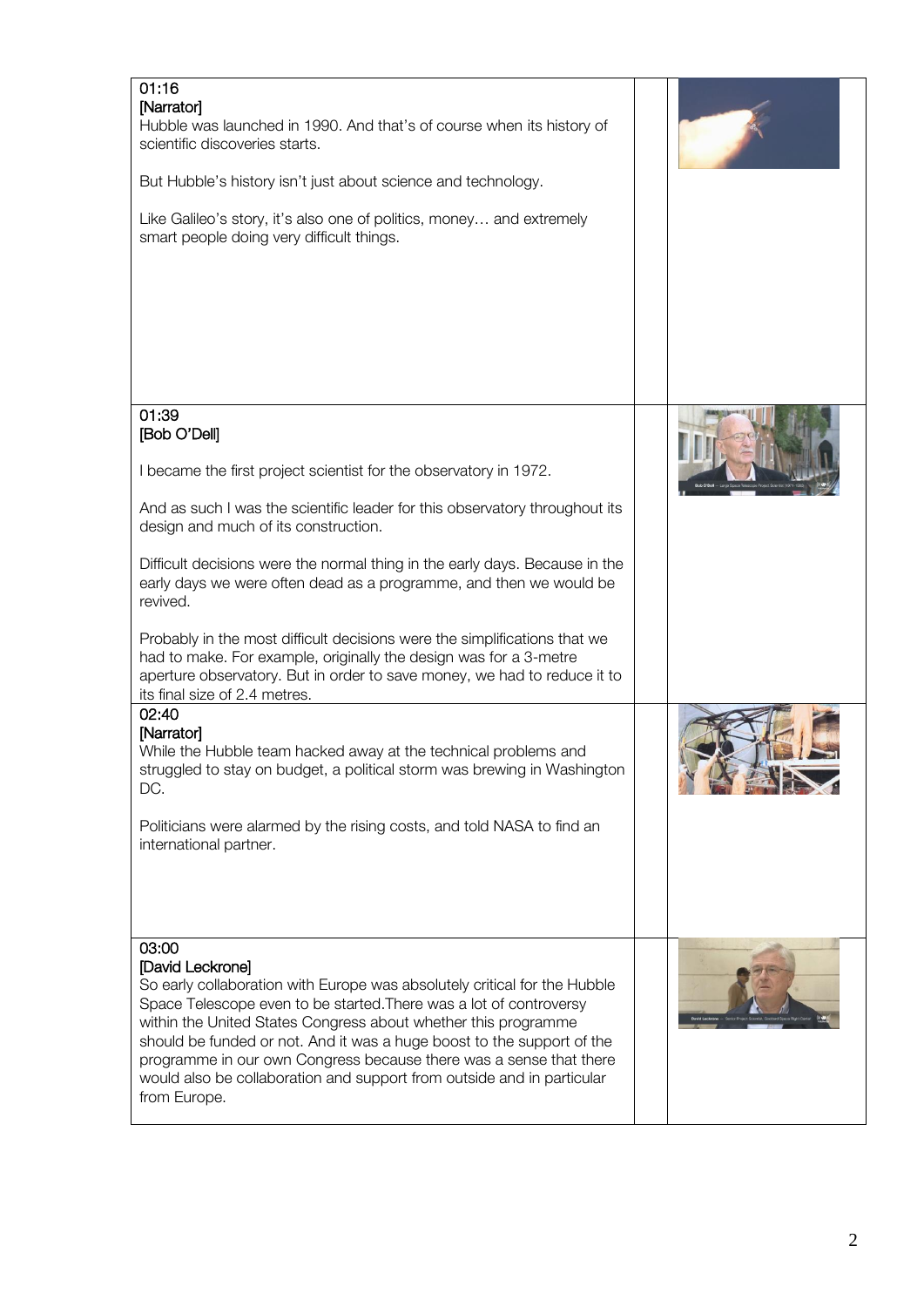| 03:27<br>[Duccio Macchetto]<br>At a different level, we saved the project. I mean, the fact that ESA was a<br>partner of NASA saved the project a number of times before launch, and<br>I believe that we also helped a lot after launch, when the spherical<br>aberration was discovered. The fact it was an international project meant<br>it was much harder for the politicians in the US who wanted to kill the<br>Hubble Space Telescope to do so.                                                             |  |
|----------------------------------------------------------------------------------------------------------------------------------------------------------------------------------------------------------------------------------------------------------------------------------------------------------------------------------------------------------------------------------------------------------------------------------------------------------------------------------------------------------------------|--|
| 03:54<br>[Narrator]<br>Hubble survived the politics, only to be derailed by optics. Spherical<br>aberration $-$ a flaw in the main mirror $-$ meant that the telescope couldn't<br>focus properly. Where Hubble's images should have been razor-sharp,<br>astronomers instead struggled to make out the fine details of their<br>observations.                                                                                                                                                                       |  |
| 04:14<br>[Sandy Faber]<br>I look back on the days when we diagnosed the spherical aberration as<br>simultaneously the most exhilarating and depressing days of my<br>scientific career.<br>Because, for the better part of two weeks, we were puzzled as to why<br>this telescope wasn't performing and it became a scientific problem that<br>scientists had to solve.<br>But in a great irony in the process of solving it and finding out what was<br>wrong we also unearthed this enormous, monumental disaster. |  |
| 04:49<br>[Narrator]<br>Though nobody had predicted a problem with the mirror, Hubble was<br>designed with the unexpected in mind.<br>It's the only space telescope ever launched that was meant to be<br>serviced in space. This meant astronauts were able to return to Hubble<br>to fix the problem.<br>They've been back another four times to carry out repairs and install<br>upgrades.                                                                                                                         |  |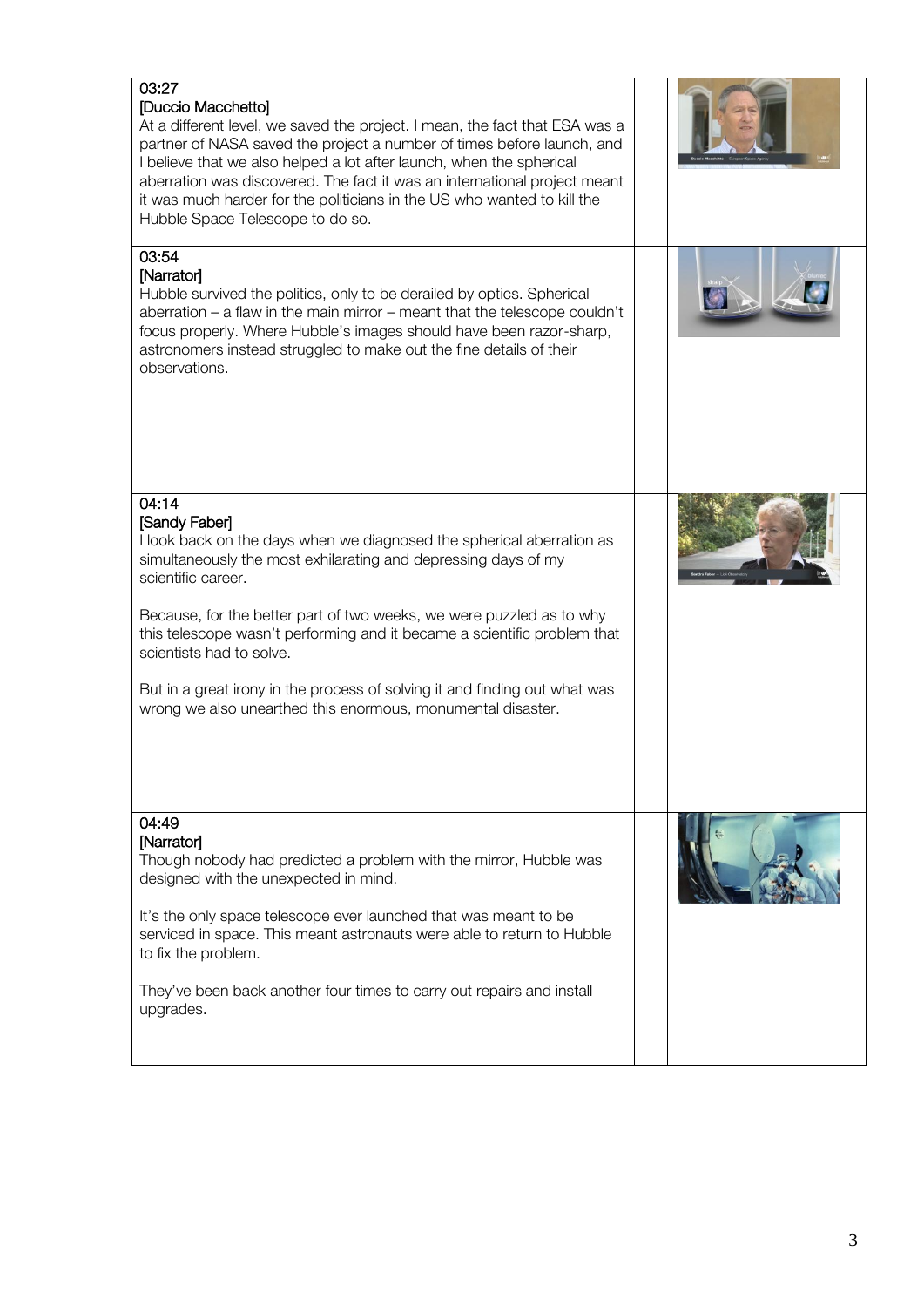| 05:12<br>[John Grunsfeld]<br>As an astronaut the Hubble Space Telescope mission is kind of the holy<br>grail of being able to go up and do something that is widely regarded as<br>extremely important.                                                                                                                                                                                                                                                                                                                                                                                                                           |  |
|-----------------------------------------------------------------------------------------------------------------------------------------------------------------------------------------------------------------------------------------------------------------------------------------------------------------------------------------------------------------------------------------------------------------------------------------------------------------------------------------------------------------------------------------------------------------------------------------------------------------------------------|--|
| When we send a crew and when I go up to the Hubble Space<br>Telescope, with the teams that I've led, there's always been rule number<br>one: rule number one is don't break the telescope. You know, we're in<br>big bulky space suits and after all it's a delicate scientific instrument.                                                                                                                                                                                                                                                                                                                                       |  |
| So when the first images come down, you know, it's beautiful.                                                                                                                                                                                                                                                                                                                                                                                                                                                                                                                                                                     |  |
| To see some star that is in the act of exploding, or a beautiful galaxy<br>interacting with another galaxy.                                                                                                                                                                                                                                                                                                                                                                                                                                                                                                                       |  |
| And the science is very deep and meaningful. But to those of us who<br>have been up there working on the telescope, it means that we didn't<br>break rule number one. That the telescope really works. And there's a<br>tremendous amount of satisfaction in that.                                                                                                                                                                                                                                                                                                                                                                |  |
| I think the crowning achievement of all of our missions has been on this<br>mission in 2009 where we did brain surgery on the STIS instrument and<br>on the Advanced Camera for Surveys. Removing tiny screws and pulling<br>circuit boards. This was technically the hardest but I think also the most<br>rewarding.                                                                                                                                                                                                                                                                                                             |  |
| 06:28<br>[Narrator]<br>Risky, difficult and exciting in space, these Hubble repair missions are<br>nail-bitingly tense for the team here on Earth too.                                                                                                                                                                                                                                                                                                                                                                                                                                                                            |  |
| 06:37<br>[Linda Smith]<br>It was nerve-wracking, I've never experienced anything like that. We<br>were there as a team, waiting for John Grunsfeld to open up the camera<br>and to repair it, and everything rested on a successful repair.<br>And it was just wonderful when we did the aliveness test and saw that<br>the repair had been successful. And then we did the functional test,<br>which was done a few hours afterwards, when we got the first set of<br>data coming and it looked it was better than it had been before<br>because of the updated electronics.<br>So it was extremely satisfying and exhilarating. |  |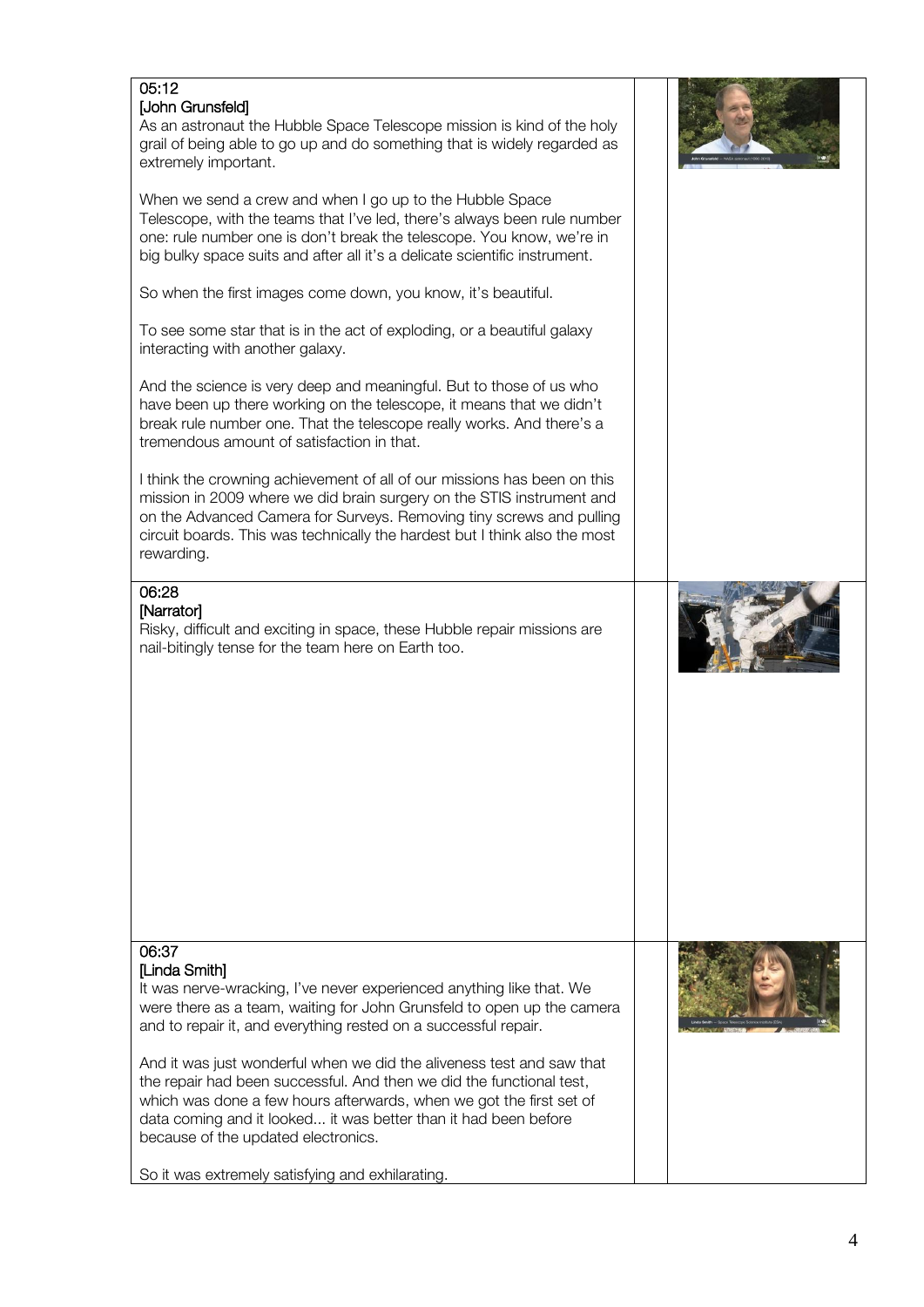| 07:16<br>[Narrator]<br>And so from planning, to launch, to repair, Hubble's history has been a<br>rollercoaster of highs and lows.<br>With the telescope recently serviced, Hubble has more years in it still.<br>And scientists are already preparing what comes next.                                                                                                                                                                                                                                                                                                                                                                                                                                                     |                                                                                                                                   |
|-----------------------------------------------------------------------------------------------------------------------------------------------------------------------------------------------------------------------------------------------------------------------------------------------------------------------------------------------------------------------------------------------------------------------------------------------------------------------------------------------------------------------------------------------------------------------------------------------------------------------------------------------------------------------------------------------------------------------------|-----------------------------------------------------------------------------------------------------------------------------------|
| 07:42<br>[John Mather]<br>We've learned a few lessons from Hubble. One is that wonderful<br>equipment will make wonderful discoveries.<br>The James Webb Telescope is aimed to go beyond what Hubble does<br>by looking at things that are further away, or fainter, or redder than<br>Hubble can see, so that we can look further back towards the beginning<br>of time: we can see inside dust clouds where stars are being born today;<br>we can study planetary systems as they're being made and as they<br>change with time.<br>Scientifically we learned that Hubble is wonderful, but not quite<br>wonderful enough. There's stuff just beyond what the Hubble can see<br>that we really want to be able to pursue. |                                                                                                                                   |
| 08:21<br>[Narrator]<br>The first galaxies.<br>The first stars.<br>The formation of stars.<br>The evolution of planetary systems and the hunt for exoplanets'<br>atmospheres.<br>These are some of the things we can look forward to seeing in the years<br>to come.                                                                                                                                                                                                                                                                                                                                                                                                                                                         |                                                                                                                                   |
|                                                                                                                                                                                                                                                                                                                                                                                                                                                                                                                                                                                                                                                                                                                             | Interviews conducted at<br>the Science with the<br>Hubble Space Telescope<br>III conference in Venice,<br>Italy, in October 2010. |